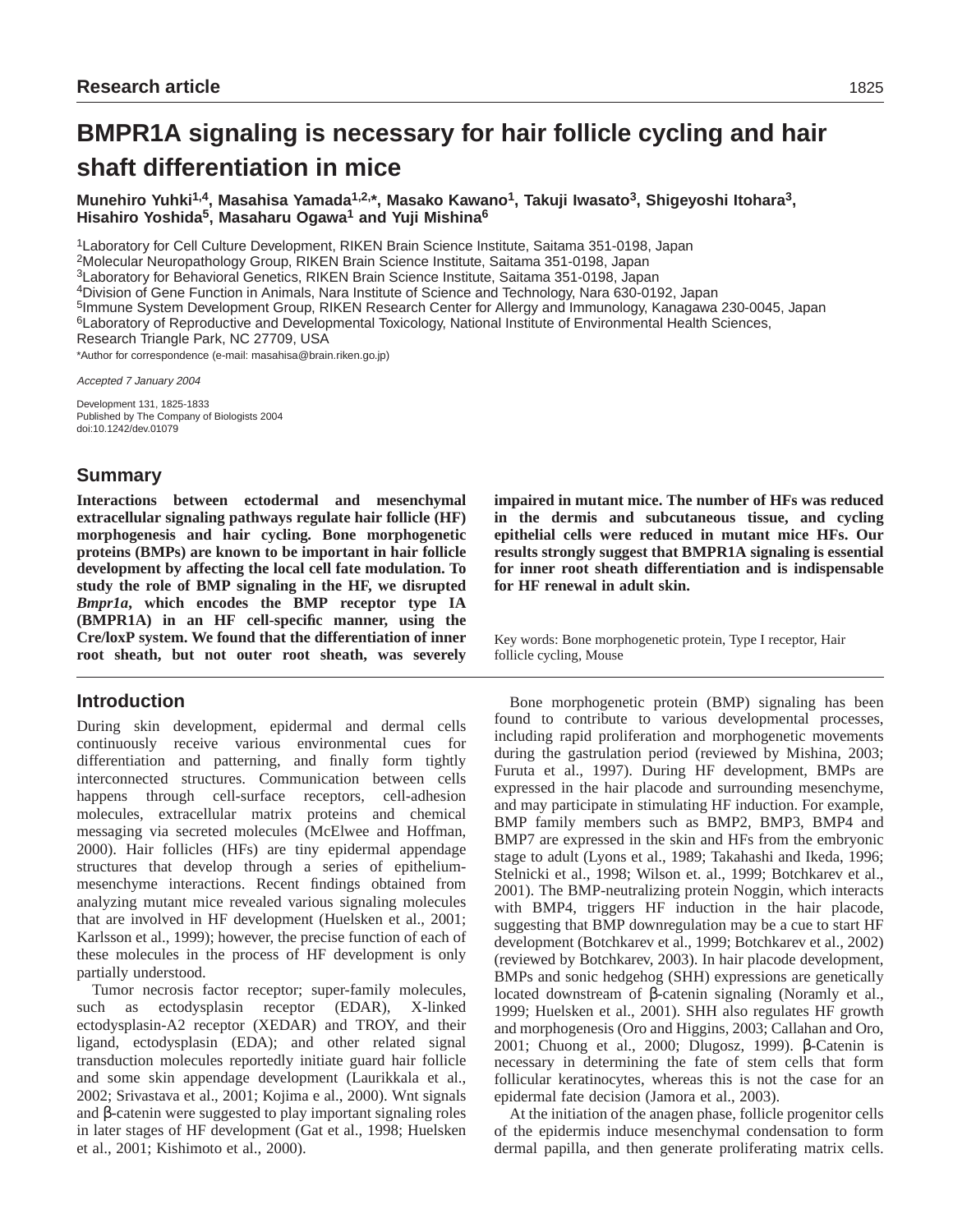### 1826 Development 131 (8) Research article

Those epidermal cells further differentiate into hair shaft cells. Additionally, some of these stem cells also form the basal layer of the epidermis. Recent evidence suggests that the initiation of feather placodes in chickens is controlled by positive and negative signals mediated by FGFs and BMPs, respectively (Song et al., 1996; Jung et al., 1998). BMPs signaling is exerted through a complex of type I (BMPRI) and type II receptors (BMPRII). BMPR1A (alternatively known as ALK3) is one of three type I receptors for BMPs. Unfortunately, disrupting *Bmpr1a* in mice blocked mesoderm formation and resulted in intrauterine death before embryonic day 7.5 (E7.5) (Mishina et al., 1995), preventing further investigation into the function of BMP signaling in HF development through BMPR1A, the receptor with the highest affinity for BMP4.

In this study, we examined the role of BMP signaling through BMPR1A during generation and maturation of HFs using mutant mice with *Bmpr1a* deleted in HFs in skin. We found abnormal HF differentiation and reduced cell growth of interfollicular epidermal cells in the fetal skin of these hairspecific *Bmpr1a* knockout mice (Hair-*Bmpr1a* KO mice). In postnatal Hair-*Bmpr1a* KO mice, a reduction in the number of HFs was apparent in 2-week-old and 10-month-old mutant mice which were hairless in affected regions. Epithelial cells in the hair matrix were located separately covering the luminal surface of open hair canals; and, in the hair shaft, inner root sheath (IRS) development was severely impaired. Furthermore, HF epithelial cells of the older mutant mice also had hardly incorporated BrdU. Taken together, our results strongly suggest that BMPR1A signaling is not only essential for the differentiation of the HF in the developmental stage, but also important for epidermal cell proliferation or differentiation in hair cycle renewal during adult life.

# **Materials and methods**

#### **Generation of mouse lines**

*Emx1-Cre* mice and floxed*-Bmpr1a* mice had a mixed 129SvJ:C57BL/6 (3:1) background. Mice were genotyped as previously described (Mishina et al., 2002; Iwasato et al., 2000). For evaluation of the Cre activities, *Emx1Cre/+* mice were bred with *CAG-CAT-Z* reporter mice (Sakai and Miyazaki, 1997), and double heterozygous (*Emx1-Cre/LacZ*) mice were obtained. We crossed the female *Emx1Cre/Cre* mice with male heterozygous *Bmpr1a*-null mutant  $(Bmpr1a^{+/-})$  mice (Mishina et al., 1995) to obtain double heterozygous (*Emx1Cre*/+ *Bmpr1a*+/–) mice, and further crossed male *Emx1Cre*/+ *Bmpr1a*+/– mice with female homozygous floxed-*Bmpr1a* (*Bmpr1aflox/flox*) mice (Mishina et al., 2002) to obtain four types of mice: *Emx1Cre*/+ *Bmpr1aflox*/–; *Emx1*+/+*Bmpr1aflox*/–; *Emx1Cre*/+ *Bmpr1a*<sup>*flox*/+</sup>; and *Emx1*<sup>+/+</sup> *Bmpr1a*<sup>*flox*/+</sup>. *Emx1*<sup>Cre/+</sup>*Bmpr1a*<sup>*flox*/-</sup> mice are Hair-specific *Bmpr1a* knockout mice, hereafter referred to as Hair-*Bmpr1a* KO mice. The Hair-*Bmpr1a* KO mice were viable for 1 year. This study was carried in accordance with the 'Guide for the Care and Use of Laboratory Animals' in the *Guidelines of the Society for Neuroscience* and authorized by the Animal Care and Use Committee of RIKEN.

#### **Immunohistochemistry**

Frozen cryosections (15  $\mu$ m) were treated with 3% H<sub>2</sub>O<sub>2</sub>, incubated with blocking buffer (PBS containing 0.01% Triton X and 1.5% normal goat serum), and incubated overnight at 4°C with monoclonal mouse anti-bromodeoxyuridine (1:100, DAKO), antiphospho-histone H3 (rabbit polyclonal, 1:300, Upstate), anti Met (goat polyclonal antibody, SANTA CRUZ) and PDGFR-α (rat monoclonal

antibody, Pharmingen). Sections were incubated in biotinylated antimouse IgG (1:300, Vector Laboratories), horseradish peroxidase conjugated anti-rabbit IgG (MBL) and horseradish peroxidase conjugated anti-rat IgG (Jackson Immunoresearch) antibody diluted in blocking buffer, and DAB reaction. Primary antibodies used were monoclonal anti β-Catenin (1:500, Sigma, 15B8), polyclonal antikeratin 5 (1:1000, Covance), polyclonal anti-keratin 6 (K6; kindly provided by Dr Shimomura) (Aoki et al., 2001), anti-TRAF6 (goat polyclonal antibody, Santa Cruz), anti-notch (goat polyclonal antibody, Santa Cruz) and anti-EGFR (goat polyclonal antibody, Santa Cruz). FITC-conjugated goat anti-mouse IgG (1:200, Jackson Immunoresearch), Cy3-conjugated goat anti-rabbit IgG (1:800, Jackson Immunoresearch) and Cy3-conjugated anti-goat IgG (Chemicon) second antibodies were used. Sections were counterstained with Hoechst (Calbiochem).

#### **Analysis of apoptosis**

Apoptotic cells were detected by TUNEL assay on 4% paraformaldehyde fixed cryosections of E15-16 limbs by using the ApopTag Peroxidase kit (Intergen).

#### **In situ hybridization**

In situ hybridization using digoxigenin-labeled (Roche) cRNA probes was performed on cryosections. Riboprobes for *Bmpr1a* and *Shh* were generated as described previously (Mishina et al., 1995; Kato et al., 2001). Skin sections were fixed in 4% formaldehyde, acetylated with 0.5% acetic anhydride in 0.1 M triethanolamine (pH 8.0) for 10 minutes, and rinsed in PBS. The slides were prehybridized in hybridization buffer without cRNA probe at room temperature for 2 hours and hybridized using a hybridization buffer (50% formamide, 5×SSPE, 1 mg/ml yeast tRNA, 0.2% SDS) containing 1 µg/ml cRNA probe at 60°C overnight. Slides were washed in 2×SSC containing 50% formamide at 60°C for 1 hour. Hybridization was detected using an anti-DIG Fab (Roche) coupled to alkaline phosphatase using NBT/BCIP.

## **X-gal histochemistry staining**

Frozen sections (15 µm) were fixed in 4% paraformaldehyde (pH 7.5) for 20 minutes, then washed and incubated with PBS containing 0.01% sodium deoxycholate, 0.02% NP40 and 1 mM MgCl2 (*lacZ* wash buffer) for 3 hours. For combined X-gal staining with Hematoxylin-Eosin, overnight X-gal staining was processed with PBS containing 1 mg/ml X-gal (5-bromo-4-chloro-3-indoyl-βDgalactopyranoside), 5 mM K-ferrocyanide, 5 mM K-ferricyanide, 0.01% sodium deoxycholate, 0.02% NP40, 1 mM MgCl2 at 37°C protected from light, then Hematoxylin-Eosin staining was processed.

#### **BrdU-labeling experiments**

BrdU (3 mg/100 g body weight, cell proliferation KIT, Amersham Bioscience) was injected to mice subcutaneously, and skin samples were taken 3 hours after injection, fixed in 4% paraformaldehyde and processed for immunohistochemistry.

#### **Electron-micrograph**

For electronmicroscopic observation of the skin, a postnatal day 30 Hair-*Bmpr1a* KO mouse and a control mouse (*Emx1Cre/+Bmpr1aflox/–*) were fixed 2.5% glutaraldehyde and 4% paraformaldehyde. After fixation, the tissue samples were postfixed with 1% (w/v) osmium tetroxide in 0.1 M PB, dehydrated in a graded ethanol series and embedded in epoxy resin (EPON812 and Araldyte CY212, TAAB, Aldermaston, UK). For electron microscopic observation, the skin was sectioned into 80 nm slices with an ultramicrotome (Ultracut-R, Leica, Heidelberg, Germany). Ultrathin sections were stained with uranyl acetate and lead citrate. Electron micrographs recorded on imaging plates through an LEO 912 electron microscope (LEO electron microscopy, Oberkochen, Germany) were scanned and digitized by an FDL 5000 imaging system (Fuji Photofilm, Tokyo, Japan).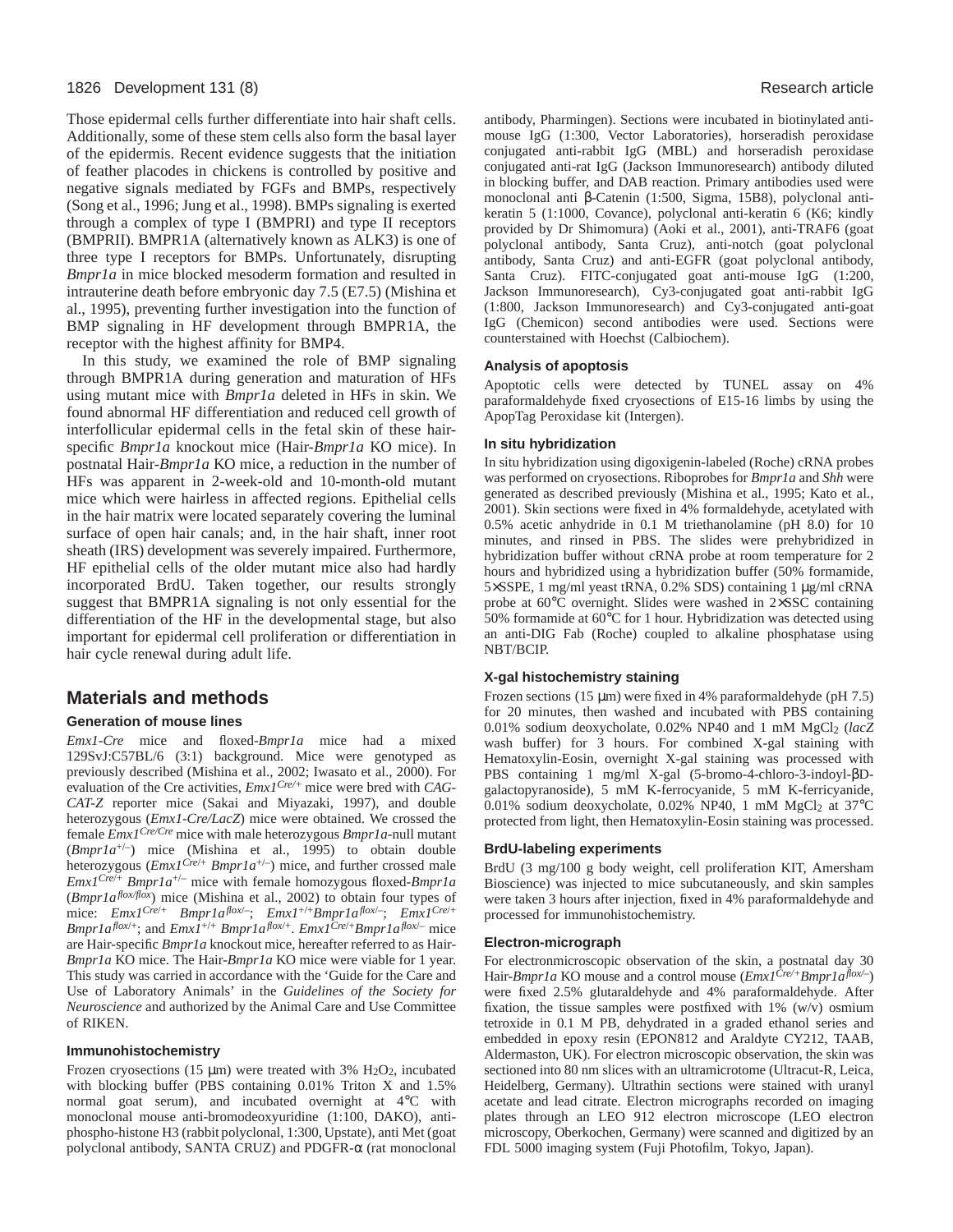**Fig. 1.** Analysis of mice expressing Crerecombinase under control of the *Emx1* locus. Whole-mount tissue from E13.5 *Emx1-Cre/LacZ* mice was stained with X-gal (A). Whole-mount tissue from P0 *Emx1-Cre/lacZ* mice was stained with X-gal (B) and a frozen section from P0 *Emx1-Cre/lacZ* mice was stained with X-gal, and counterstained with Hematoxylin-Eosin (C,D). Section from P14 *Emx1-Cre/lacZ* mice was stained with X-gal (E). c, cortex; dp, dermal papilla; ds, dermal sheath; irs, inner root sheath; m, matrix; ors, outer root sheath. Scale bars: 500 µm in A-C; 50 µm in D; 20 µm in E.



# **Results**

# **Cre-mediated recombination in skin and Hair-Bmpr1a KO mice**

To study the function of BMPR1A signaling in the skin, we used a mouse line with a conditional allele of *Bmpr1a*, in which exon 2 was floxed (Mishina et al., 2002). The *Emx1-Cre* mouse strain was previously generated by knocking-in Cre recombinase at the *Emx1* locus (Iwasato et al., 2000), and this mouse strain expresses Cre in the skin, but not in surrounding tissues, including bone (see below). We bred *Emx1-Cre* mice with *CAG-CAT-Z* reporter mice to obtain double heterozygous mice (*Emx1-Cre*/*LacZ mice*), and stained histological sections with X-gal. Cre-mediated recombination was expressed over the entire epidermal layer from E13.5 and, 1 day later, guard hair skin follicles around forelimbs and hindlimbs started to



express β-galactosidase activity (Fig. 1A, data not shown). In P0 of *Emx1-Cre/LacZ* mice, Cre-mediated recombination occurred in skin and hair follicles that were derived from the same stem cells in the skin of the limbs (Fig. 1B-D). In HFs, Cre-mediated recombination occurred in a group of postmitotic cells forming the inner root sheath (IRS), outer root sheath (ORS), hair cortex and hair matrix (Fig. 1E). By contrast, Cremediated recombination did not occur in HF mesenchymal components such as the dermal papilla (Fig. 1D) and the dermal sheath (Fig. 1E). Older mice (10 months old) showed the same staining pattern of X-gal (data not shown). Interestingly, Cre activity in these mice was found only in parts of the skin, namely the skin of the limbs, and both the dorsal and ventral side of the basal region of the limbs (Fig. 1A,B, and data not shown).

We then crossed the *Emx1-Cre* mice with floxed-*Bmpr1a* mice to delete exon 2 of *Bmpr1a* to generate a functional null allele in a hair-specific manner (see Materials and methods). Progeny that were trans-heterozygous for floxed-*Bmpr1a* and *Bmpr1a* null, and also carried *Emx1-Cre* (*Emx1Cre*/+ *Bmpr1aflox*/–; Hair-*Bmpr1a* KO hereafter) were viable for more than 1 year, but were 10-20% smaller than control mice. Hair loss was observed at Cre-mediated recombination sites of the skin of the limbs (Fig. 2A, arrowheads). The mice showed Cre activity in the same manner as described previously (Fig. 1). Interestingly, these mice also had malformed digits and claws (Fig. 2F,G). Apoptotic cell death was reduced in interdigit areas of E15-16 mutant embryos

**Fig. 2.** Hair-specific ablation of the *Bmpr1a* gene in mice. Hair-*Bmpr1a* KO mice (right) lack external hairs at the limbs (arrowheads) at P30 (A). (B-D) The right hindlimbs of control mice at P30: (B) whole limb; (C) instep; (D) outstep. (E-G) Hindlimbs of P30 Hair-*Bmpr1a* KO mice: (E) whole limb shows an abnormal spreading of first digit and malformed claws in hindlimbs; (F) instep; (G) outstep. (H,I) HE stained section of forelimb from control mice (H) and Hair-*Bmpr1a* KO mice (I) at E15-16. TUNEL analysis in adjacent section of control mice (J) and Hair-*Bmpr1a* KO mice (K) (see boxed areas in H and I). The number of TUNEL-labeled nuclei in first digit of Hair-*Bmpr1a* KO mice limb at E15-16 was reduced (K) compared with control mice (J). In situ hybridization analysis of *Bmpr1a* using an exon 2 specific probe in a section from P30 control (L,M). The expression of *Bmpr1a* is efficiently abolished in the P30 Hair-*Bmpr1a* KO mice (N). c, cortex; irs, inner root sheath; m, matrix; me, medulla; ors, outer root sheath. Scale bars: 20 mm in A; 2 mm in B-G; 100  $\mu$ m in H,I; 50  $\mu$ m in J-N.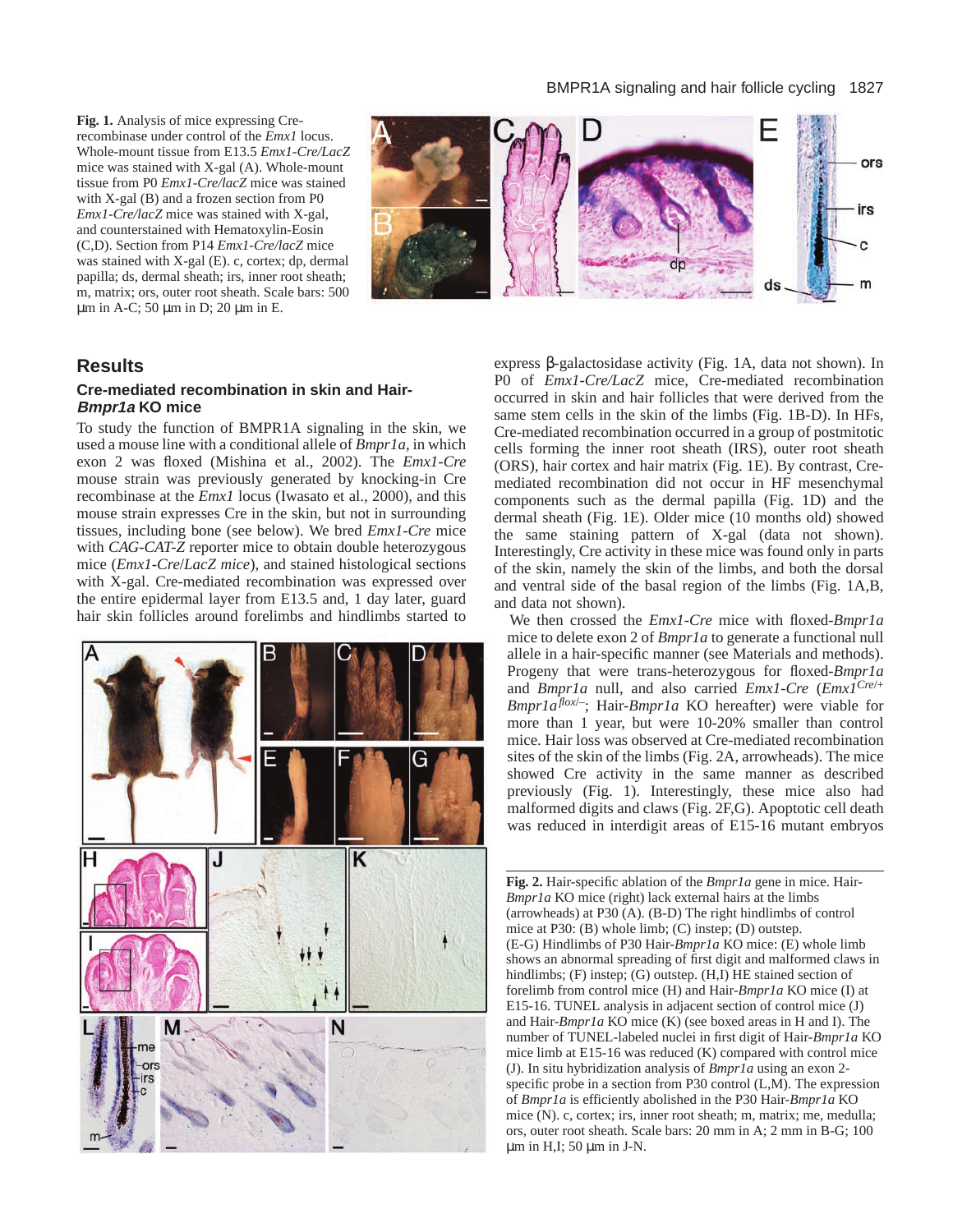



(Fig. 2J,K) that may explain these abnormalities. In situ hybridization data showed that *Bmpr1a* was expressed throughout the epidermal layer of HF, ORS, IRS and hair matrix regions in control mice (Fig. 2L,M). Yet, the exon 2 specific probe failed to detect expression of *Bmpr1a* in the mutant, suggesting that Cre-mediated recombination was completed by P14 (Fig. 2N).

# **Hair defects in Hair-Bmpr1a KO mice**

BMPs are known to be environmental factors for the development of HFs. However, the specific role of BMP signaling through individual receptors in the diversification of epithelial cells and differentiation of HFs function is poorly understood. To explore BMPR1A signaling involvement in the development of HF epithelial cells, we performed morphological analyses during skin development in mutant mice. In mice, initial development of HFs starts from E13 to E18, and extends to postnatal day 14 (P14). In secondary HF development, the postnatal first anagen phase begins around P25 and lasts until P40. The patterning of skin was abnormal in Hair-*Bmpr1a* KO mice at the end of the initial phase at P14 (Fig. 3A-D). At the end of this first growth phase, around P14,

new hair bulbs start to appear in the subcutaneous space of control mice. The morphology of HFs in the skin of Hair-*Bmpr1a* KO mice at P14 showed impaired development in hair formation during this same period. Most of the hair failed to pierce the epidermal surface, remaining stacked and distorted in the subcutaneous region (Fig. 3B). Only 10% of HFs had hair shafts and these were abnormally shaped (Fig. 3C). The distorted hair canals of most of the hair follicles had ectopic keratinized centers (Fig. 3D). In the second anagen phase at P30, newly generated HFs were observed in the deep layer of the subcutaneous region of control mice (Fig. 3E). Although developing HFs were observed in the subcutaneous region of Hair-*Bmpr1a* KO mice, the amount was significantly less, and retracting epithelial hair shafts had separated from the dermal papilla (Fig. 3E-H,M). Moreover, the hair shaft of KO mice did not extend to the epidermal ceiling. Instead, small cysts formed in the hair canals (Fig. 3H). Any hair that had developed disappeared during this postnatal hair cycle. In addition, unlike control mice, in the skin of Hair-*Bmpr1a* KO mice, an insignificant number of newly generated HFs could be found in deeper regions of the subcutaneous skin. (Fig. 3I,J,M). Most of the hair canals had cysts including keratinized debris, which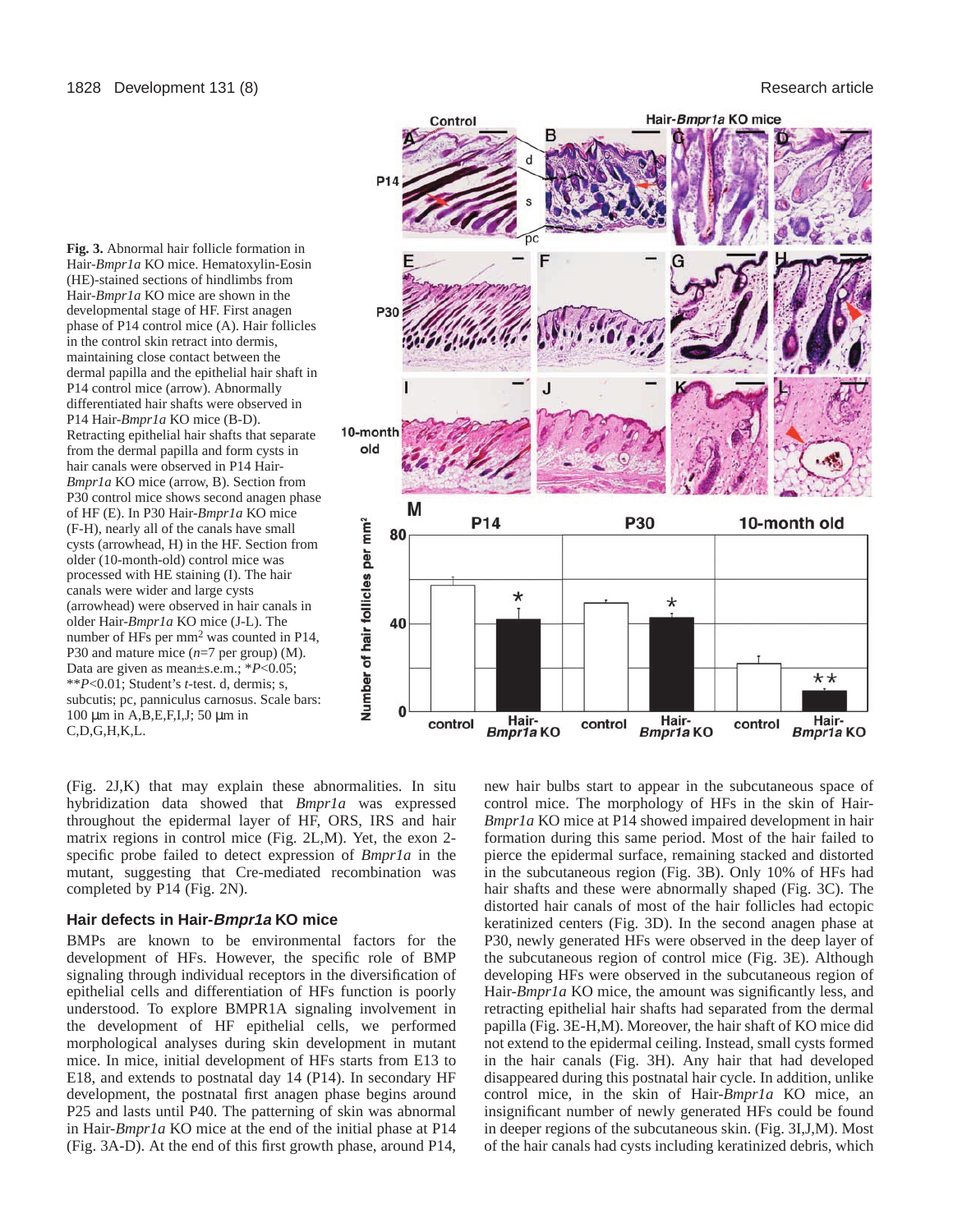

was enlarged and surrounded by the multilayered epithelium (Fig. 3J-L).

# **Hair follicle epidermal cell cycling in Hair-Bmpr1a KO mice**

To determine whether HF developmental defects in Hair-*Bmpr1a* KO mice resulted from an impairment of the cell proliferating ability of HF epidermal cells, we further examined HF development during the anagen phase in KO and control mice. Phosphorylated histone (PH) immunostaining signals showed cells to be in the M phase. Control mice had dividing epithelial cells in HFs; however, in Hair-*Bmpr1a* KO mice, PH-positive cells were abnormally located in HF hair canals at P30 (Fig. 4A,B). The number of PH-positive cells per HF was significantly reduced in Hair-*Bmpr1a* KO mice at P30 and at P14 (Fig. 4G). In 10-month-old (older) Hair-*Bmpr1a* KO mice, both PH immunosignals (Fig. 4C,D,G) and BrdU labeling indices (Fig. 4E,F) were significantly reduced. The number of HFs was also significantly reduced in Hair-*Bmpr1a* KO mice (Fig. 3M). Taken together, our data suggests that the proliferating ability of hair follicle epidermal cells was severely impaired in Hair-*Bmpr1a* KO mice.

Although the loss of the cell proliferating ability may explain the absence of new HF development in Hair-*Bmpr1a* KO mice, the distorted shapes and appearance of abnormal cysts prompted further analysis of HF epidermal cell differentiation. In fact, the IRS structure, which was clearly detected by anti IRS-keratin 6 antibody in control mice, was severely impaired with observable hair loss in Hair-*Bmpr1a* KO mice at P14 (compare Fig. 5A,B with E,F). By contrast, the expression of keratin 5, which marks the ORS, appeared normal in KO mice hair follicles at P14 (compare Fig. 5C,D

## BMPR1A signaling and hair follicle cycling 1829

**Fig. 4.** Altered proliferation of hair follicle cells in Hair-*Bmpr1a* KO mice. Phosphorylated histone (PH) immunostaining signals exhibit dividing epithelial cells of HFs from P30 control mice (A). P30 Hair-*Bmpr1a* KO mice showed that PH-positive cells were located abnormally in hair canals of HF (B). Older (10-month-old) Hair-*Bmpr1a* KO mice showed a significantly reduced index of PH immunosignals (D) than did control mice (C). BrdU incorporation in Hair-*Bmpr1a* KO mice (F) was severely reduced compared with control mice (E). The number of PH-positive cells per HF was counted in P14, P30 and older mice ( $n=24$  per group) (G). Data are given as mean±s.e.m.; \**P*<0.05; Student's *t*-test. Scale bars: 100 µm in A (left panel), B (left panel) and C-F; 50  $\mu$ m in A (right panel) and B (right panel).

with G,H). The electron density indicated that multiple layers of ORS with trichohyalin granules (th) were located beside a medulla-(me) like structure in Hair-*Bmpr1a* KO mice at P30 (compare Fig. 5I with J). However, the structure of the IRS, including Henle's layer (he), Huxley's layer (hu) and the cuticle of IRS (ci) disappeared, as did the cortex of the hair shaft (c) in Hair-*Bmpr1a* KO mice (Fig. 5I,J). These results indicated that the hair of Hair-*Bmpr1a* KO mice failed to differentiate into the distinct structures of the IRS. This finding suggests that BMPR1A signaling may be the crucial factor in controlling the cell fate of epithelial cells in the matrix. We also carried out additional immunohistochemical experiments to identify differentiation marker(s) of IRS. We found that the expression of notch, an early differentiation marker of IRS (Kopan and Weintraub, 1993), was relatively normal in the epidermal cells in the Hair-*Bmpr1a* KO mice (Fig. 6). This

implies that BMPR1A signaling is necessary for the differentiation of IRS to form follicular keratinocytes, and that stem cells of the hair matrix only differentiate into a single lineage (outer root sheath) in the absence of BMPR1A.

# **Bmpr1a deletion affects the expression of** β**-catenin and Shh**

To further explore the mechanism by which BMPR1A signaling acts as a regulator in HF induction, we studied the expression profiles of several factors essential for HF development such as Noggin, Shh and β-catenin (Botchkarev et al., 1999; Kulessa et al., 2000; Callahan and Oro, 2001; Huelsken et al., 2001; Jamora et al., 2003). Shh, the regulator of proliferation in HFs, is also know to be a downstream factor of β-catenin signaling (Chiang et al., 1999; Huelsken et al., 2001). The expression of Shh is normally found at the tip of the placode and is restricted to the anterior or posterior hair matrix in mature anagen HF in the control mice (Fig. 7A,C,E) (Gat et al., 1998). Shh was expressed in the distal hair bulb even in 10-month old Hair-*Bmpr1a* KO mice (Fig. 7B,D,F). Furthermore, the increased expression area of β-catenin in the KO mice was detected by immunohistological analysis (Fig. 7I,J). Interestingly, the expression of β-catenin in the epidermis of Hair-*Bmpr1a* KO mice was wider than in control mice (Fig. 7I,J). Translocation of β-catenin into the nucleus associates with β-catenin signaling activity. In Hair-*Bmpr1a* KO mice, the translocation of β-catenin into the nucleus was significantly (*P*<0.05) reduced (control mice 3.5±0.5%; Hair-*Bmpr1a* KO mice, 1.9±0.5%; mean±s.e.m.% of translocated β-catenin per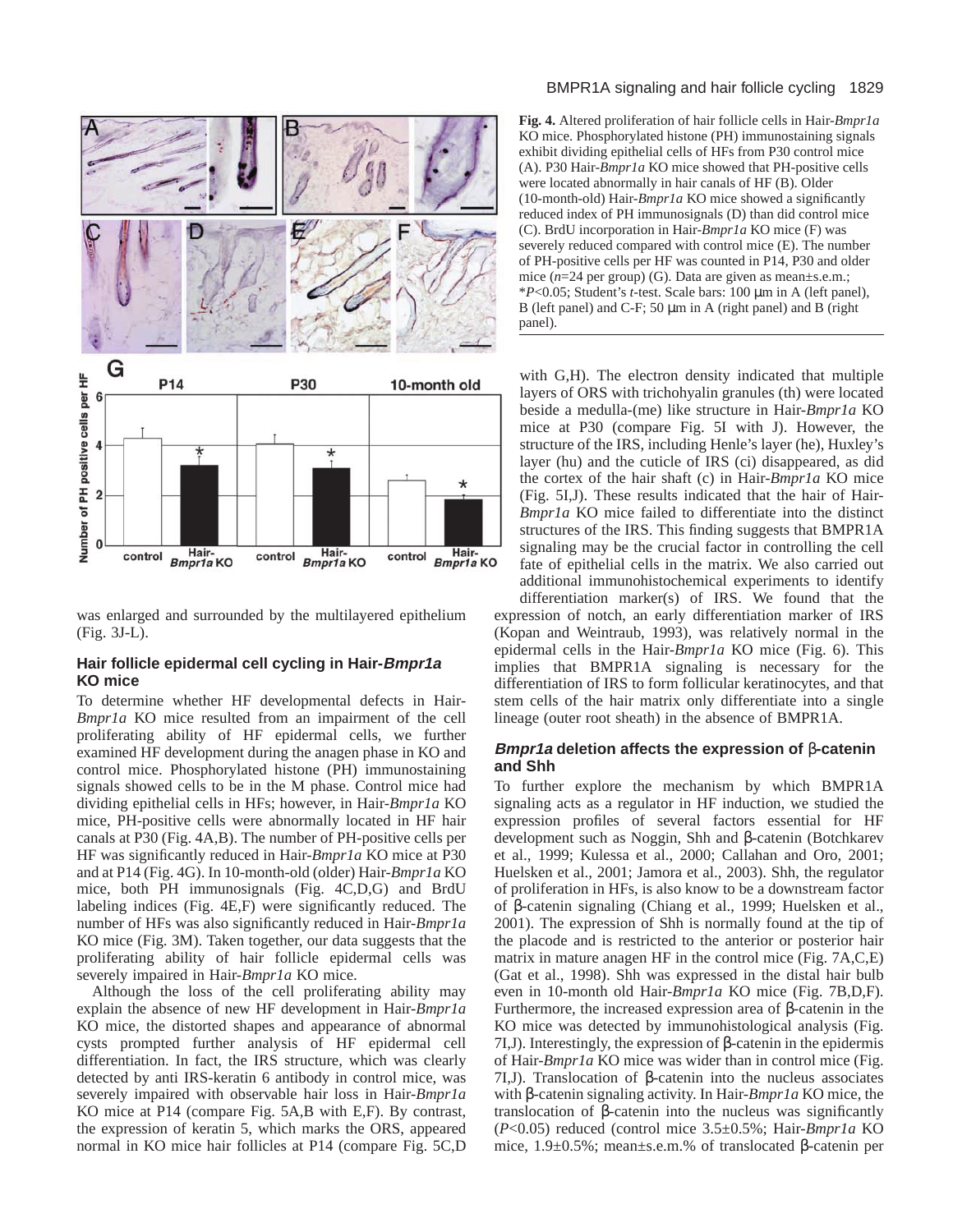

total β-catenin positive cells; *n*=15 each group). The skin of Hair-*Bmpr1a* KO mice appears to have normal skin cycling with no abnormalities observed in the basal layer of skin (Fig. 7H,J). These results suggest that the expression of β-catenin is correlated with wider ORS formation in Hair-*Bmpr1a* KO mice. Reduced nuclear β-catenin localization may be associated with impaired keratin genesis.

The expression of several other growth regulators (PDGFRα, TRAF6, EGFR, notch and Met), which are important in the morphogenesis of HF development, was also examined. The expression levels of all these genes in HF epidermal cells in Hair-*Bmpr1a* KO mice seemed to be comparable with control mice HF (Fig. 6). These results are intriguing because both PH-positive cells and BrdU incorporation indices were severely decreased in the hair bulb in 10-month-old KO mice (Fig. 4D,F,G). These data suggested that expression of Shh or other growth regulators are not associated with the cell proliferating ability of Hair-*Bmpr1a* KO mice.

# **Discussion**

A number of studies indicate that BMPs control hair maturation (reviewed by Botchkarev, 2003; Furuta et al., 1997; Jung et al., 1998; Kulessa et al., 2000), however, the nature of BMP signaling contribution through individual receptors

**Fig. 5.** Formation of the IRS in Hair-*Bmpr1a* KO mice and control mice. Frozen sections of hindlimb skin were prepared from control mice (A-D) and Hair-*Bmpr1a* KO mice (E-H) at P14. Expression of keratin 6 (A,B,E,F) in the IRS, and expression of keratin 5 (C,D,G,H) in the ORS were detected by immunofluorescence staining. B,D,F and H are merged with Hoechst (blue) for nuclear staining. Formation of IRS characterized by the expression of IRS-keratin 6 was severely reduced in Hair-*Bmpr1a* KO mice (E,F). (I,J) Ultrastructure of hair follicle in control mice (I) and Hair-*Bmpr1a* KO mice (J) at P30. Insets show keratin 5 (red) and Hoechst (blue) signals at P30. Absence of IRS cells resulted in proliferation of keratin-5-positive ORS cells. c, cortex; ci, cuticle of IRS; he, Henle's layer; hu, Huxley's layer; irs, inner root sheath; me, medulla; ors, outer root sheath; th, trichohyalin granule. Scale bars: 100 µm in A-H and insets in I, J;  $5 \mu m$  in I, J.

remained unknown. In this paper, we demonstrate that epithelial cells forming the hair matrix are individually located and cover the luminal surface of opened hair canals, and that, in the hair shaft, inner root sheath (IRS) development was severely impaired in Hair-*Bmpr1a* KO mice. Furthermore, epithelial cells that remained HFs in older mutant mice did not significantly incorporate BrdU. Taken together, our results strongly suggest that BMPR1A signaling is not only essential for HF differentiation during

developmental, but also important for epidermal cell proliferation and, later, the differentiation in hair cycle renewal in adults.

An abnormal pattern of HF structure was observed in Hair-*Bmpr1a* KO mice in both the first and second anagen phases of hair cycle development. Still, part of the HF induction normally occurred in Hair-*Bmpr1a* KO mice during the first anagen. Because, the induction of HF starts at about E14 in the limbs, where *Emx1-Cre* is expressed as early as E13.5, it is likely that BMPR1A signaling is not required to initiate hair follicle genesis. EDA, EDAR and TRAF6 could be the important triggers for this induction (Laurikkala et al., 2002; Srivastava et al., 2001; Kojima et al., 2000). Relatively normal expression levels of these genes found in Hair-*Bmpr1a* KO mice support this idea. However, we cannot completely exclude the possibility that some of the cells in HFs may retain enough BMPR1A to induce normal HF development.

How does BMPR1A signaling contribute to HF development? Kulessa et al. have previously reported that disrupting the BMP signal in HF-specific mice overexpressing *Noggin* selectively inhibited the formation of the medulla and the hair shaft. However, Hair-*Bmpr1a* KO mice showed impaired IRS formation, as indicated by a lack of keratin6 expression, and despite the fact that notch expression, an early marker of IRS (Kopan and Weintraub, 1993), was relatively normal. Thus, although IRS progenitor cells in Hair-*Bmpr1a*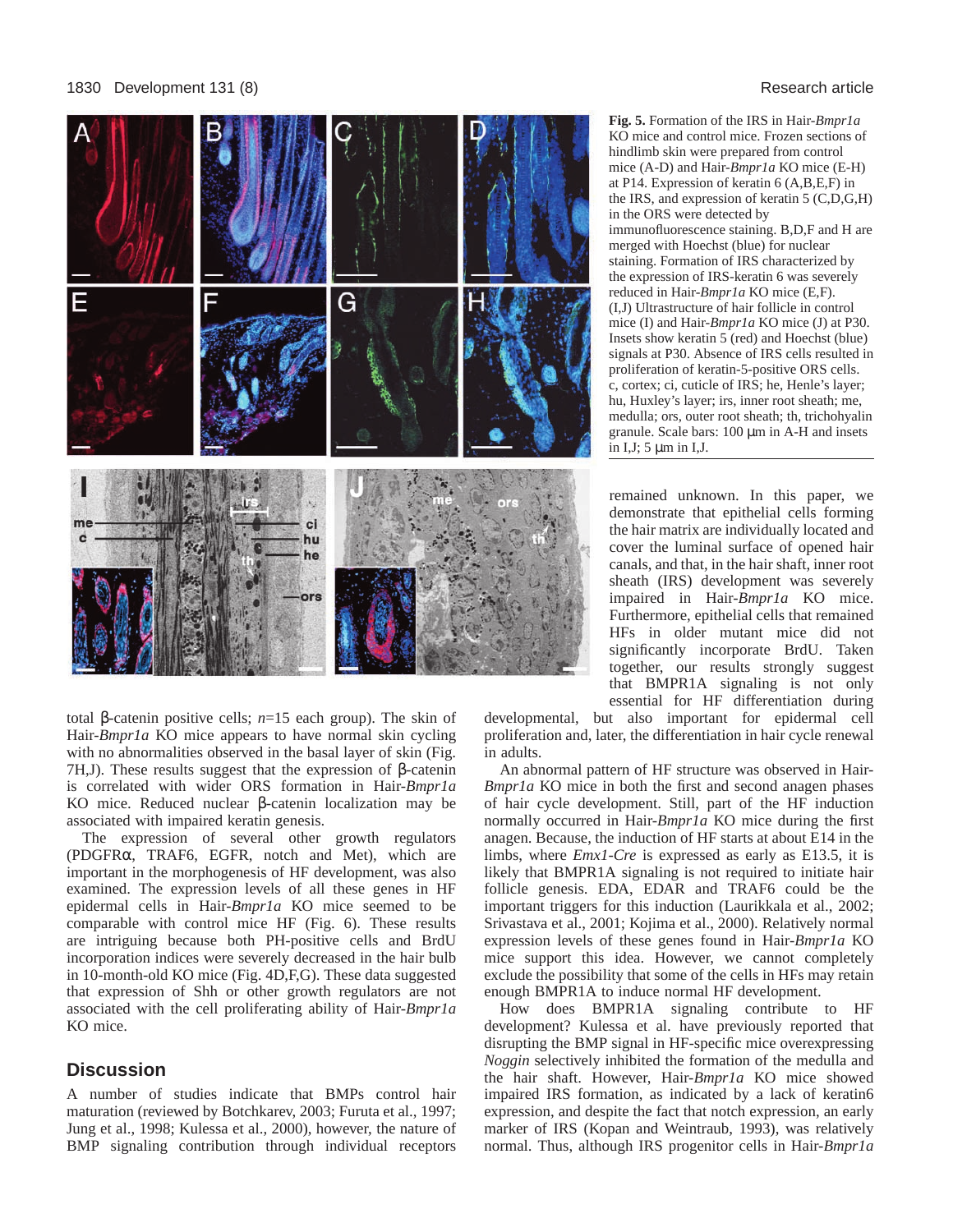

KO mice are likely to be generated, further differentiation involving IRS-keratin 6 expression in the absence of BMPR1A signaling was impaired. These results suggest that BMP signaling, which is essential for early differentiation of IRS, may not be transduced by BMPR1A, and that overexpressed *Noggin* interferes with the other receptors mediating signaling in the early stage of IRS differentiation.

We found malformation of HFs, impaired cell cycling of matrix cells, and complete hair loss in the second anagen. Impaired HF development can be seen in P14 Hair-*Bmpr1a* KO mice because HF formation in these mice was already impaired in the first anagen. We found notch expression in abnormal HF in Hair-*Bmpr1a* KO mice, which suggests that the commitment to the IRS cell lineage occurs normally. Although, IRS-keratin 6, a late differentiation marker for both Huxley's and Henle's layers, was present in the hair follicle bulb of Hair-*Bmpr1a* KO mice (Fig. 5E), the structures were missing (Fig. 5J). These differentiation impairments strongly suggest that BMPR1A signaling plays an essential role in the differentiation of IRS. Abnormal HFs in our mice have only multiple layers of ORS and an immature hair shaft that produce cysts composed of keratinized debris. Therefore, our results suggest that the abnormal differentiation of IRS leads to abnormal HF

**Fig. 6.** The expression of growth regulators in Hair-*Bmpr1a* KO mice and control mice. Expression of EGFR, notch, TRAF6, PDGFRα and Met in HFs from P30 Hair-*Bmpr1a* KO mice and P30 control mice (as indicated) was analyzed by immunohistochemistry (shown in green for antibodies, Hoechst blue for EGFR, notch and TRAF6; brown for antibodies for  $PDGFR\alpha$  and Met). The expression levels of all of these regulators in Hair-*Bmpr1a* KO mice were comparable with those in control mice. No signal was detected in negative controls (normal goat serum was the control for anti-EGFR, notch, TRAF6, and Met goat polyclonal antibodies; no primary antibody was used as a control for anti-PDGFRα monoclonal antibody). Scale bars: 100 µm.

formation that may eventually impair the cell cycling of epithelial cells.

From these finding, we suspect that bulge formation, originating from HF stem cells, is also affected in the absence of BMPR1A signaling. But, how does the absence of *Bmpr1a* contribute to the formation of the bulge structure? The skin of Hair-*Bmpr1a* KO mice appears to have normal skin cycling with no abnormalities observed in the basal layer of skin except hair loss (Fig. 7H,J). However, bulge structure is therefore likely to unformed in adequate region, which interfere with

receiving the key regulator regeneration signals. Interestingly, the expression area of TRAF6, which is genetically down stream of XEDAR or TROY (Laurikkala et al., 2002; Srivastava et al., 2001; Kojima et al., 2000), was increased in the HFs of the Hair-*Bmpr1a* KO mice compared with control (Fig. 6). The constitutive expression of TRAF6 may represent the inhibition of TRAF6 signaling in the Hair-*Bmpr1a* KO mice, if feedback regulation is the case. TRAF6 mutant mice are hypohidrotic (anhidrotic), with ectodermal dysplasia (HED) (Naito et al., 2002). Moreover, impaired TRAF6 signaling may contribute to the pathogenesis of a certain type of abnormality in the formation of HF and sebaceous gland that has impaired formation of bulge architecture. Further investigations of Hair-*Bmpr1a* KO mice and TRAF6 mutant mice might reveal a connection between these two signaling pathways. The development of a perinatal stage-specific disruption system for *Bmpr1a* in a HF-specific manner would facilitate this comparison.

A similar phenotype, in which the inner root sheath is impaired in a similar fashion as, in Hair-*Bmpr1a* KO mice, was recently observed in mice harboring a mutation of the βcatenin gene (Huelsken et al., 2001), suggesting that β-catenin is necessary for the determination of the cell fate of stem cells to form follicular keratinocytes. Notably, abnormal hair shaft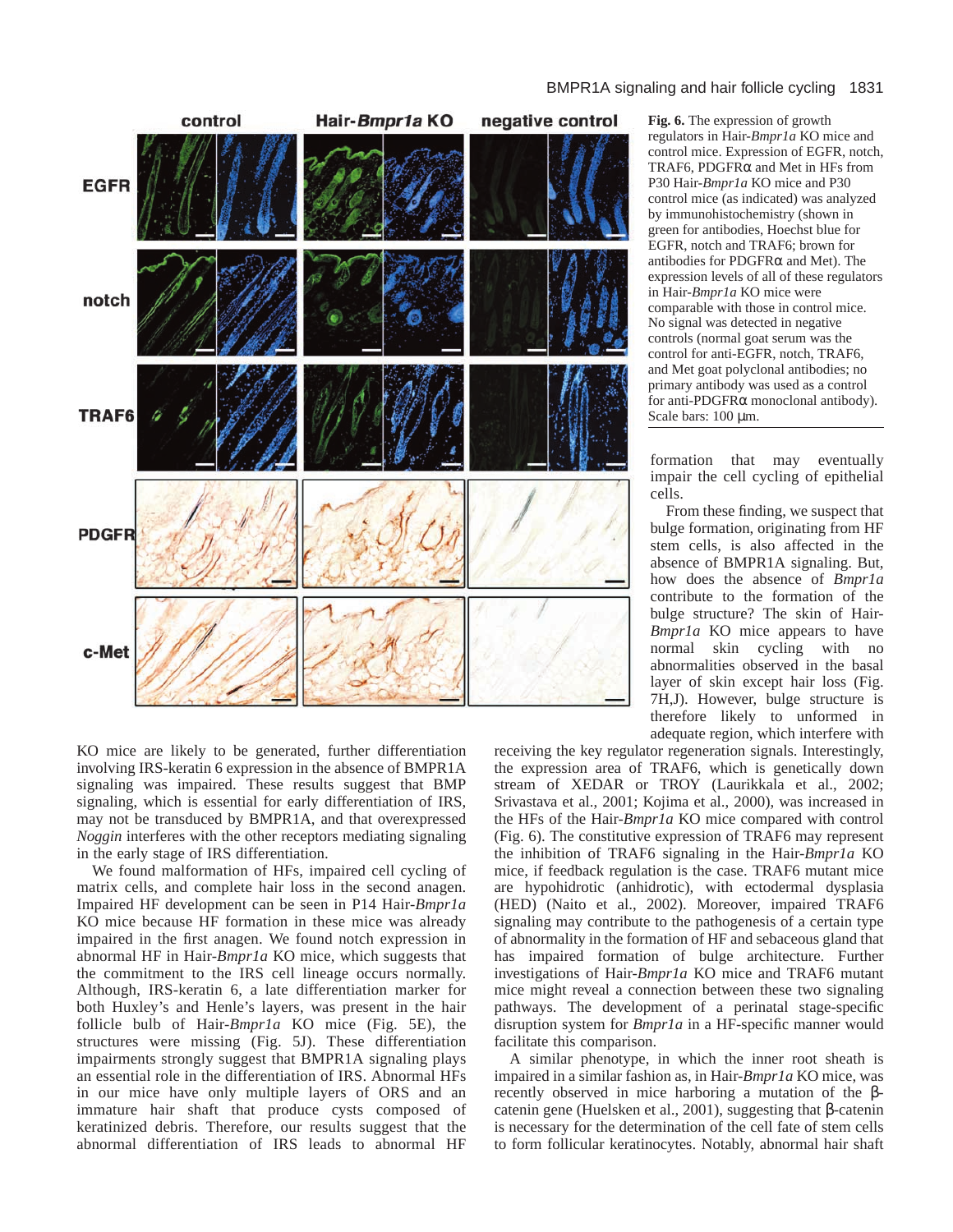

**Fig. 7.** Expression of *Shh* and β-catenin in Hair-*Bmpr1a* KO mice and control mice. (A-F) A digoxigenin-labeled *Shh* riboprobe was used on sections of skin from hindlimb of P14 (A,B), P30 (C,D) and older (10-month-old; E,F) mice. (G-J) The expression area of βcatenin was wider in P30 Hair-*Bmpr1a* KO mice (I,J) than the P30 control mice  $(G,H)$ . Scale bars: 100  $\mu$ m in A-G,I; 50  $\mu$ m in H,J.

differentiations, subsequent loss of hair, and cyst formation in widened canals in the β-catenin mutant mice are the same phenotypes as seen in our mice. Interestingly, the expression of cytekeratin 17, as a marker of the ORS, is upregulated in mutant mice. Based upon the results of β-catenin KO mice, which show the loss of BMP and Shh expression in the mice, the expression of BMP and Shh is controlled by β-catenin in a complex process determining the fate of skin stem cells (reviewed by Oro and Scott, 1998; Barsh, 1999; Huelsken et al., 2001). In Hair-*Bmpr1a* KO mice, the expression areas of β-catenin and Shh were increased. These results suggest that BMPR1A signaling and β-catenin signaling may be responsible for different functions in HF development and presumably interact with each other. These signals may be using a common downstream pathway; however, it is also possible that they act in parallel to regulate HF differentiation.

In situ hybridization demonstrated broad expression of

*Bmpr1a* in HFs. The reduction of IRS was obvious in Hair-*Bmpr1a* KO mice; yet, the ORS formed multiple layers in the mice. In human studies, both BMPR1A and BMPR1B were detected in the HFs in adult and fetal skin (Hwang et al., 2001). Perhaps BMP signaling, through BMPR1B, compensates for the loss of BMPR1A signaling during the generation of the ORS. An unsolved problem of interest is how to define the unique function of BMP signaling through each type I receptor in the HF. Analyzing BMPR1B KO mice may address this question. Taken together, this suggests that BMPR1A signaling has a role in differentiation during maturation of the IRS from hair matrix epithelial cells. Abnormal hair cycling occurs in the absence of BMPR1A signaling, regardless of the relatively normal expression levels of other growth regulation genes for HFs, suggesting that BMPR1A signaling is one of the key components for hair cycling.

#### **Note added in proof**

Since the submission of this paper, one paper has appeared demonstrating that importance of BMP signaling for development of IRS in the mouse (Kobielak et al., 2003).

We thank Drs C. Itakura and M. Ray for helpful discussions and careful reading of our manuscript before submission. Thanks to Ms Y. Okumura, S. Yamamoto and B. L. La Madeleine for their expert technical assistance, and to Ms T. Yoshida (Brain Science and Life Technology Research Foundation) for Ultrastructure analysis. The anti-K6 antibody was a very generous gift from Dr Y. Shimomura, and *CAG-CAT-lacZ* reporter mice were provided by Dr Miyazaki. This work was supported by The Ministry of Education, Culture, Sports and Technology Grant-in-Aid for Young Scientists (B) to M.Y.

# **References**

- **Aoki, N., Sawada, S., Rogers, M. A., Schweizer, J., Shimomura, Y., Tsujimoto, T., Ito, K. and Ito, M.** (2001). A novel type II cytokeratin, mK6irs, is expressed in the Huxley and Henle layers of the mouse inner root sheath. *J. Invest. Dermatol*. **116**, 359-365.
- **Barsh, G.** (1999). Of ancient tales and hair less tails. *Nat. Genet.* **22**, 315-316. **Botchkarev, V. A., Botchkareva, N. V., Roth, W., Nakamura, M., Chen, L.**
- **H., Herzog, W., Lindner, G., McMahon, J. A., Peters, C., Lauster, R., McMahon, A. P. and Paus, R.** (1999). Noggin is a mesenchymally derived stimulator of hair-follicle induction. *Nat. Cell. Biol.* **1**, 158-164.
- **Botchkarev, V. A., Botchkareva, N. V., Nakamura, M., Huber, O., Funa,** K., Lauster, R., Paus, R. and Gilchrest, B. A. (2001). Noggin is required for induction of the hair follicle growth phase in postnatal skin. *FASEB J.* **15**, 2205-2214.
- **Botchkarev, V. A., Botchkareva, N. V., Sharov, A. A., Funa, K., Huber, O.** and Gilchrest, B. A. (2002). Modulation of BMP signaling by noggin is required for induction of the secondary (nontylotrich) hair follicles. *J. Invest. Dermatol*. **118**, 3-10.
- **Botchkarev, V. A.** (2003). Bone morphogenetic proteins and their antagonists in skin and hair follicle biology. *J. Invest. Dermatol.* **120**, 36-47.
- **Callahan, C. A. and Oro, A. E.** (2001). Monstrous attempts at adnexogenesis: regulating hair follicle progenitors through Sonic hedgehog signaling. *Curr. Opin. Genet. Dev.* **11**, 541-546.
- **Chiang, C., Swan, R. Z., Grachtchouk, M., Bolinger, M., Litingtung, Y., Robertson, E. K., Cooper, M. K., Gaffield,W., Westphal, H., Beachy, P. A. and Dlugosz, A. A.** (1999). Essential role for Sonic hedgehog during hair follicle morphogenesis. *Dev. Biol*. **205**, 1-9.
- **Chuong, C. M., Patel, N., Lin, J., Jung, H. S. and Widelitz, R. B.** (2000). Sonic hedgehog signaling pathway in vertebrate epithelial appendage morphogenesis: perspectives in development an evolution. *Cell Mol. Life Sci*. **57**, 1672-1681.
- **Dlugosz, A.** (1999). The Hedgehog and the hair follicle: growing relationship. *J. Clin. Invest.* **104**, 851-853.
- Furuta, Y., Piston, D. W. and Hogan, B. L. M. (1997). Bone morphogenetic